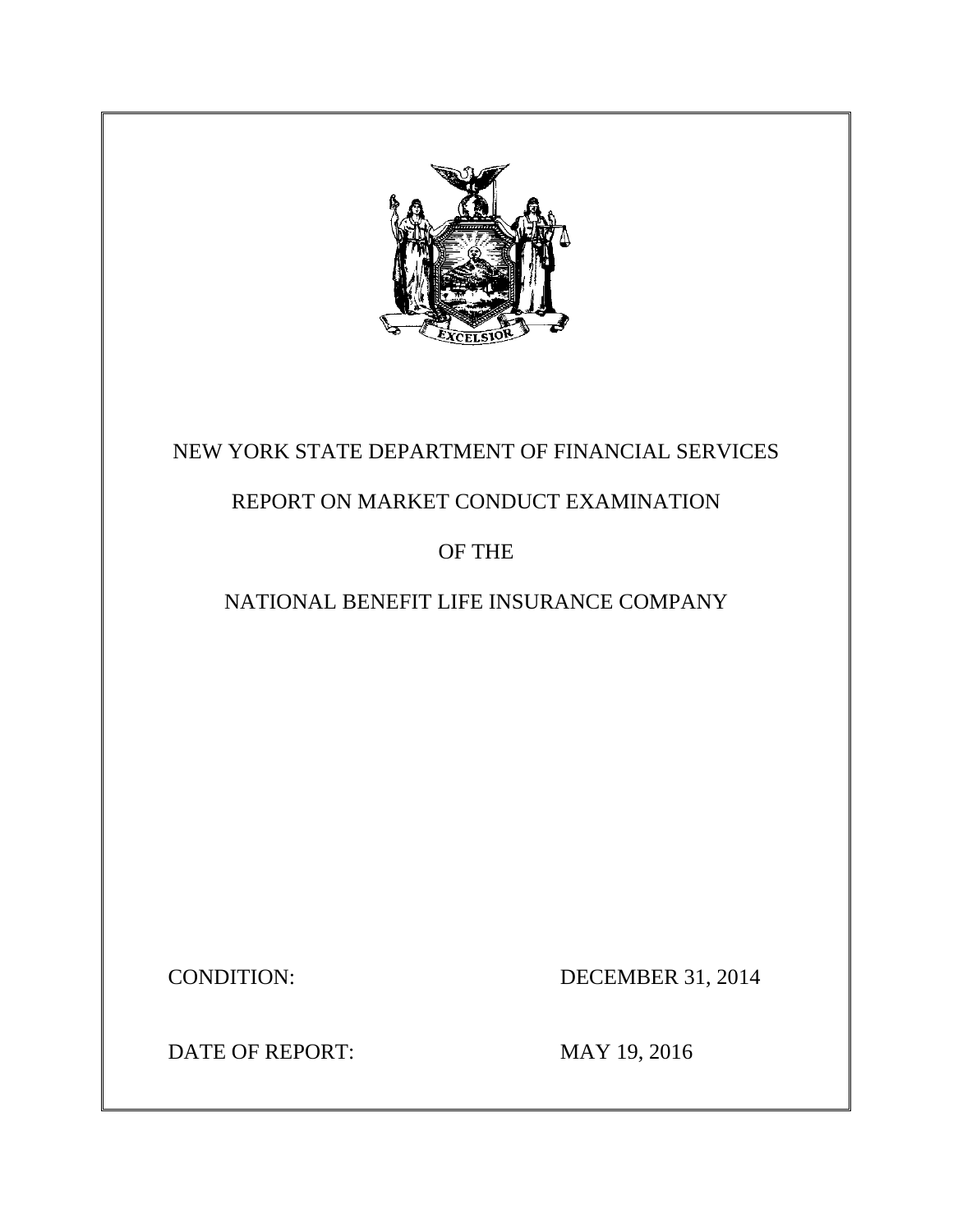## NEW YORK STATE DEPARTMENT OF FINANCIAL SERVICES

### REPORT ON MARKET CONDUCT EXAMINATION

OF THE

### NATIONAL BENEFIT LIFE INSURANCE COMPANY

AS OF

DECEMBER 31, 2014

DATE OF REPORT: MAY 19, 2016

EXAMINER: PABLO RAMOS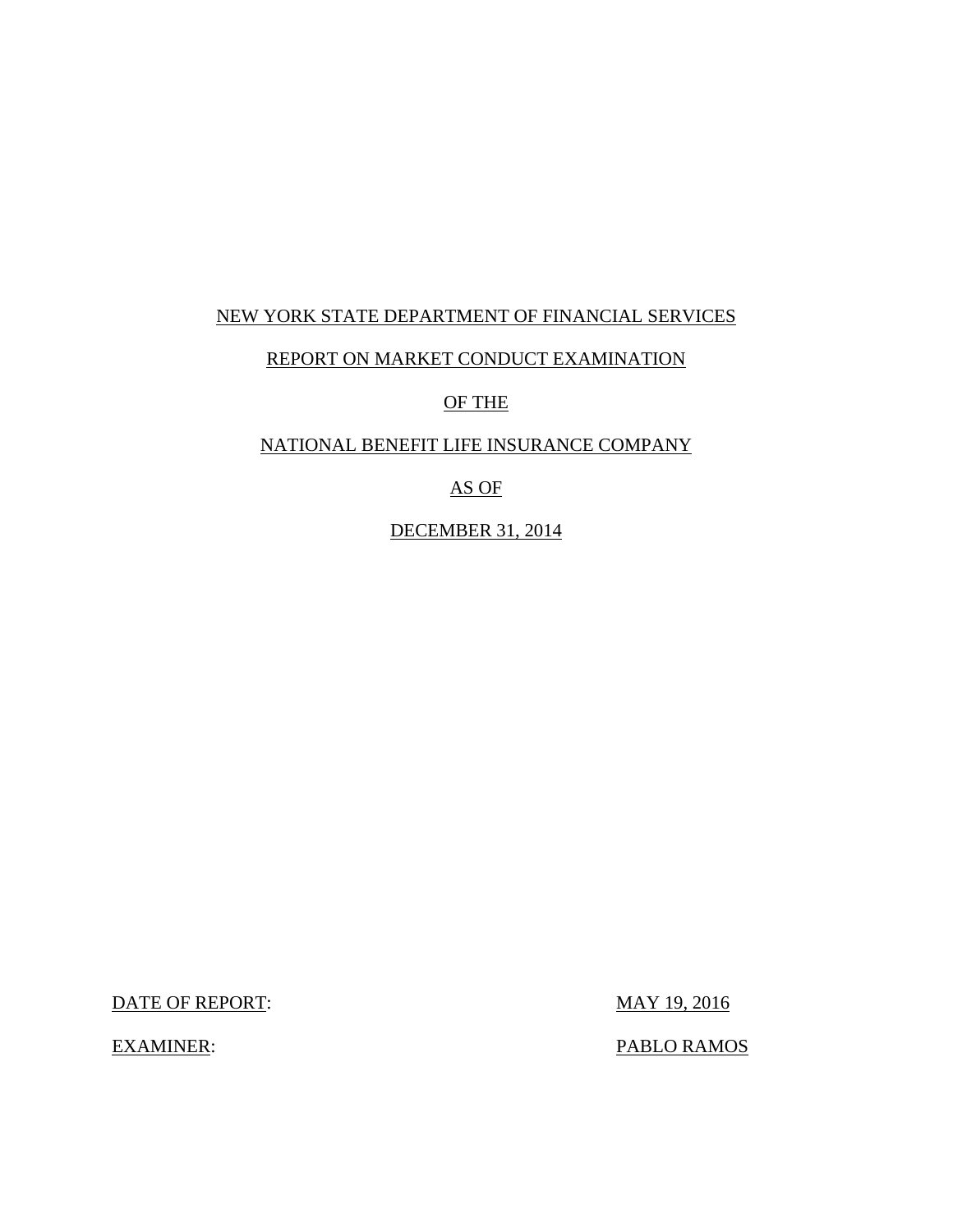## TABLE OF CONTENTS

| ITEM |                                     | PAGE NO.       |
|------|-------------------------------------|----------------|
| 1.   | Executive summary                   | $\overline{2}$ |
| 2.   | Scope of examination                | 3              |
| 3.   | <b>Description of Company</b>       | 4              |
|      | A. History                          | 4              |
|      | B. Territory and plan of operation  | 5              |
| 4.   | Market conduct activities           | 7              |
|      | A. Advertising and sales activities | 7              |
|      | B. Underwriting and policy forms    | 7              |
|      | C. Treatment of policyholders       | 8              |
| 5.   | Statutory compliance                | 10             |
| 6.   | Agent compensation                  | 11             |
| 7.   | Summary and conclusions             | 12             |
|      |                                     |                |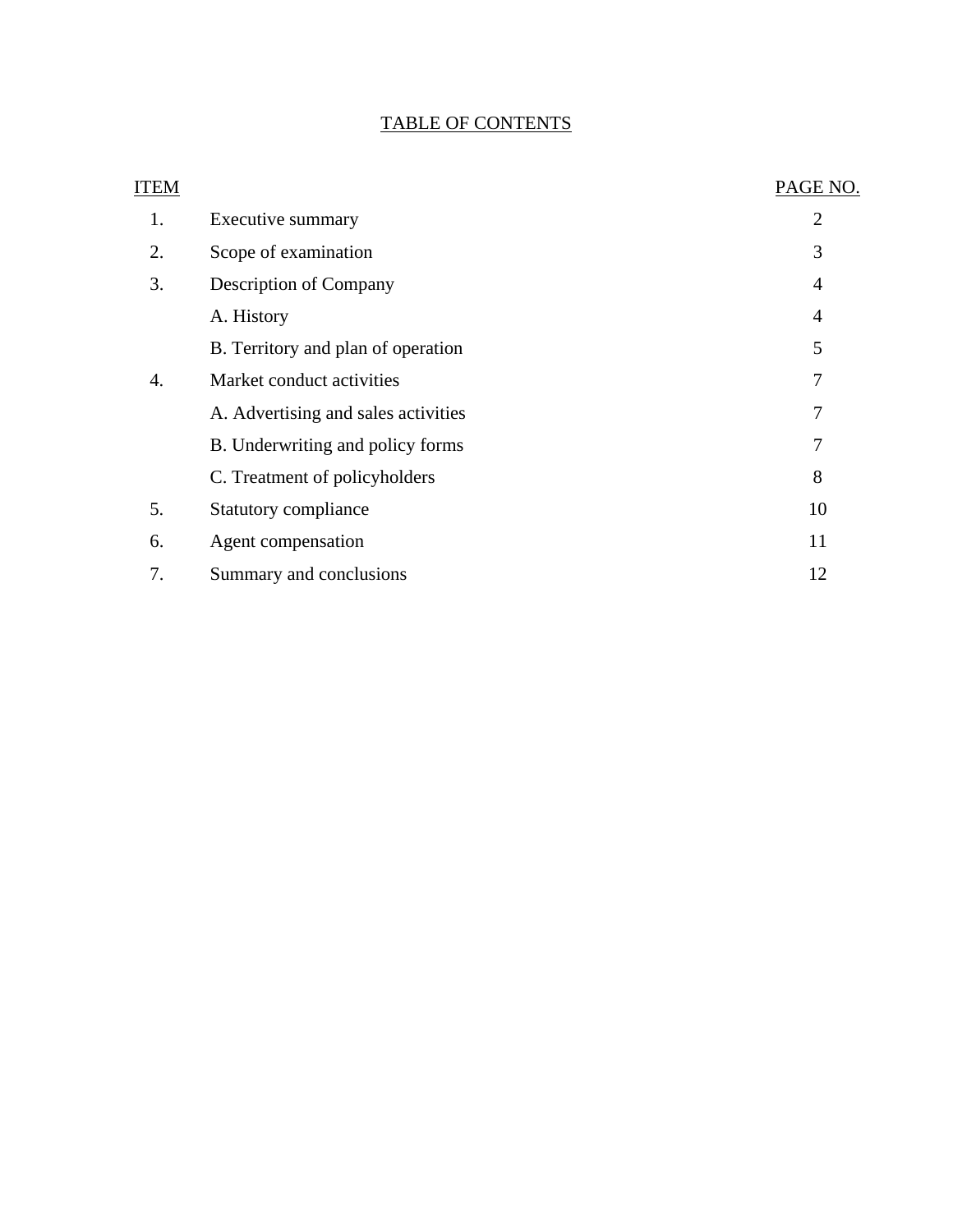

Andrew M. Cuomo Maria T. Vullo (Governor Maria T. Vullo Governor Maria T. Vullo Governor Maria T. Vullo Governor

Superintendent

April 10, 2017

Honorable Maria T. Vullo Superintendent of Financial Services New York, New York 10004

### Madam:

In accordance with instructions contained in Appointment No. 31289, dated June 3, 2015, and annexed hereto, an examination has been made into the condition and affairs of the National Benefit Life Insurance Company, hereinafter referred to as "the Company," at its home office located at One Court Square,  $44<sup>th</sup>$  floor, Long Island City, NY 11120.

Wherever "Department" appears in this report, it refers to the New York State Department of Financial Services.

The report indicating the results of this examination is respectfully submitted.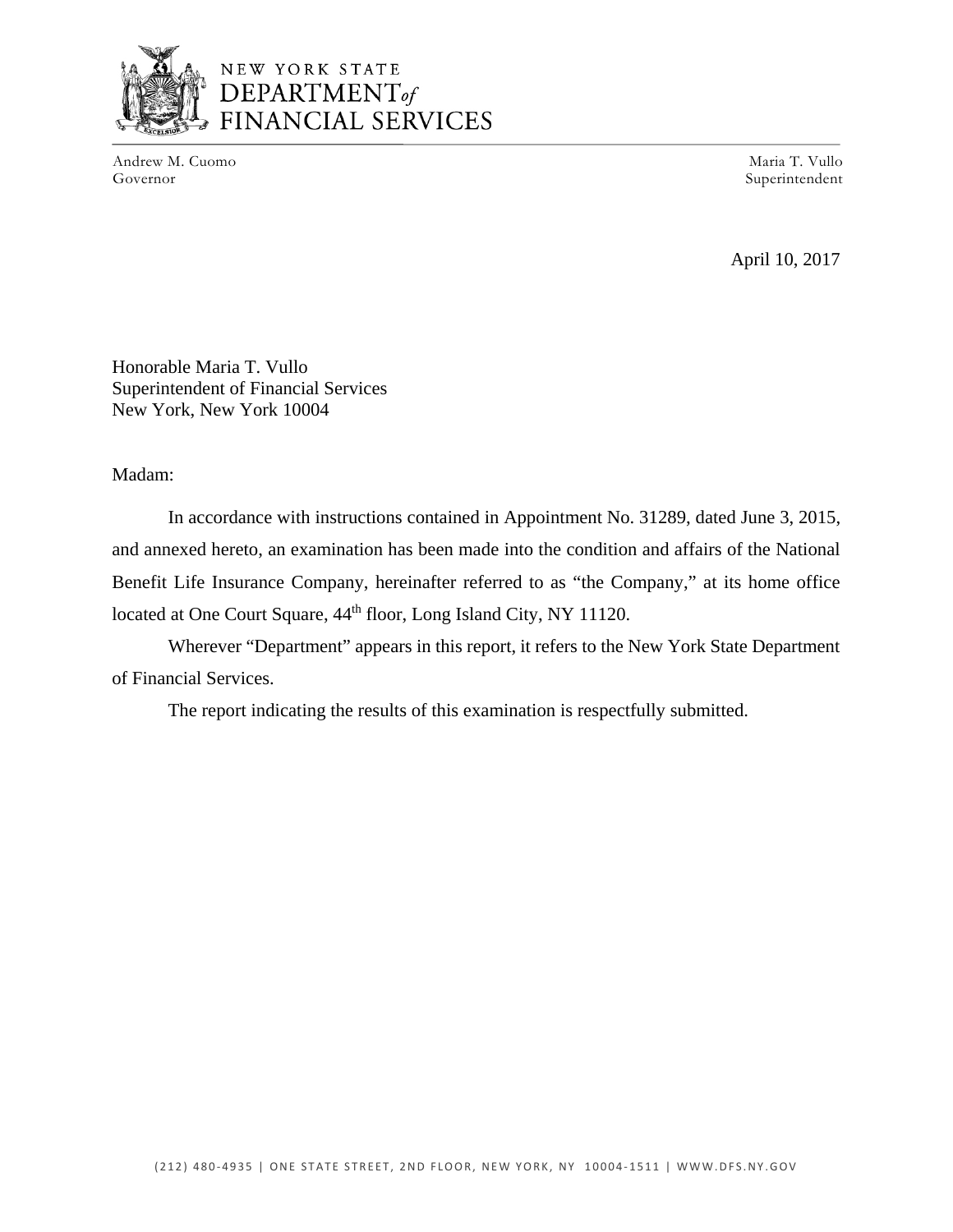#### 1. EXECUTIVE SUMMARY

<span id="page-4-0"></span>The material violations contained in this report are summarized below.

- The Company violated Insurance Regulation No. 60, 11 NYCRR Section 51.6(b)(9) by failing to prepare a revised disclosure statement in certain circumstances, when the policy was issued in a manner that differs from the life insurance applied for. (See item 4A of this report)
- The Company violated Insurance Regulation No. 64, 11 NYCRR Section 216.6(c) by failing to advise the claimant in writing of the acceptance or rejection of a claim within 15 business days of a properly executed proof of loss or notify the claimant in writing that the Company needs more time to determine whether the claim should be accepted or rejected within 15 business days after receipt of the proof of loss, or requested information. (See item 4C of this report)
- The Company violated Insurance Regulation No. 74, 11 NYCRR Section 53-3.7(f) by failing to have a responsible officer, other than the illustration actuary, certify annually that the illustration formats meet the requirements of Insurance Regulation No. 74 and that the scales used in insurer authorized illustrations are those scales certified by the illustration actuary; and that the Company has provided its agents or brokers with information about the expense allocation method used by the Company in its illustrations and disclosure as required in Insurance Regulation No. 74. (See item 5 of this report)
- The Company violated Insurance Regulation No. 74, 11 NYCRR Section 53-3.7(g) by failing to provide the Superintendent the annual certification completed by a responsible officer of the insurer, other than the illustration actuary. (See item 5 of this report)
- The Company violated Section  $4228(f)(1)(A)$  of the New York Insurance Law by paying agent compensation during the examination period according to schedules of agent compensation that were filed with and approved by the Department following the initial use of the schedules. (See item 6 of this report)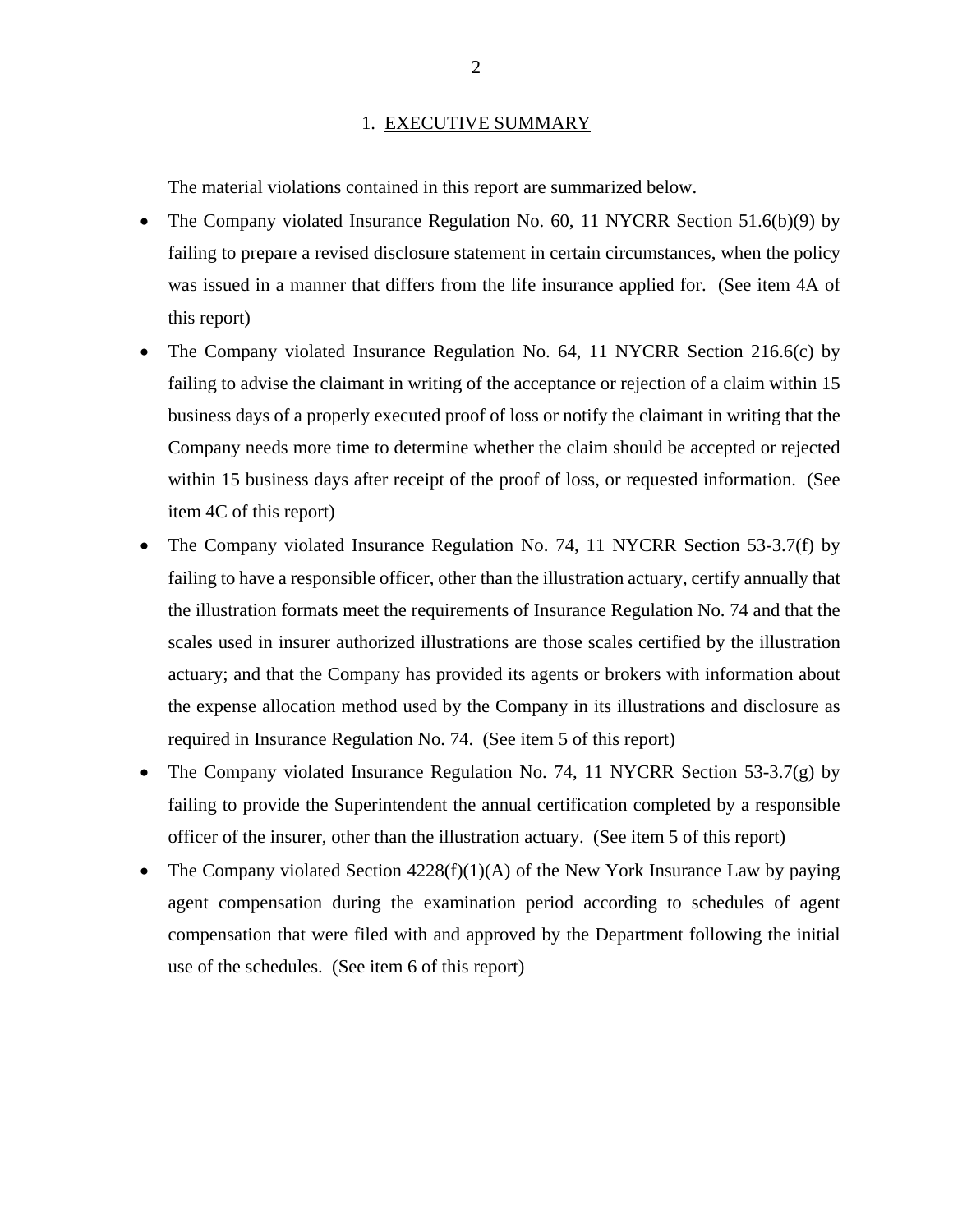#### 2. SCOPE OF EXAMINATION

<span id="page-5-0"></span>This examination covers the period from January 1, 2011, through December 31, 2014. As necessary, the examiner reviewed matters occurring subsequent to December 31, 2014, but prior to the date of this report (i.e., the completion date of the examination).

The examination comprised a review of market conduct activities and utilized the *National Association of Insurance Commissioners' Market Regulations Handbook* or such other examination procedures, as deemed appropriate, in such review.

The examiner reviewed the prior report on examination which did not contain any violations, recommendations or comments.

This report on examination is confined to comments on matters which involve departure from laws, regulations or rules, or which require explanation or description.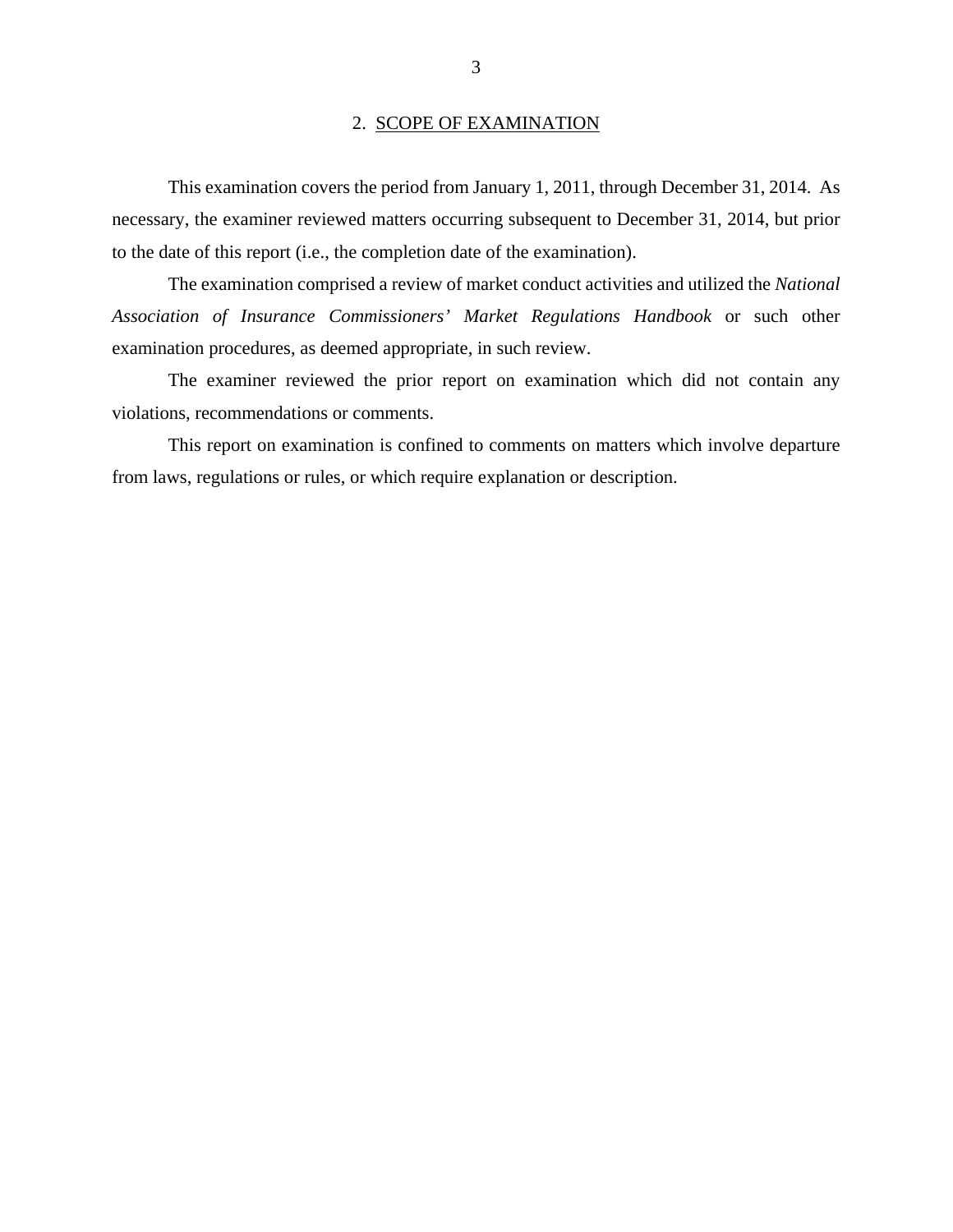#### 3. DESCRIPTION OF COMPANY

#### <span id="page-6-0"></span>A. History

The Company was incorporated as a stock life insurance company under the laws of New York on June 18, 1962, as Constitution National Life Insurance Company. The Company's name was changed to Beneficial Standard Life Insurance Company of New York on January 2, 1963 and was licensed and commenced business on May 15, 1963. On June 28, 1963, the Company's name was changed to Beneficial National Life Insurance Company. The Company's present name, National Benefit Life Insurance Company was adopted on December 31, 1980.

The Company was originally controlled by Beneficial Standard Life Insurance Company ("BSLIC"). Benefit National Corporation ("BNC"), a holding company owned by BSLIC, acquired a majority interest of the outstanding stock of the Company and assumed control of the Company on April 22, 1970. Associated Madison Companies, Inc. ("AMAD") acquired all of the shares of BNC on June 7, 1979, and became the Company's immediate parent, controlling 97.7% of the outstanding stock of the Company.

Primerica Corporation acquired control of AMAD and its subsidiaries on April 8, 1982. On December 15, 1982, pursuant to Section 481-a (now Section 7118) of the New York Insurance Law, the Company acquired the minority interest of their outstanding common shares. The Company retired the acquired common stock shares resulting in a reduction in paid in capital of \$1,801,370 (1,801,370 shares at \$1.00 a share), and the Company became a wholly owned subsidiary of AMAD.

Primerica Corporation purchased Travelers, Inc. and changed its name to Travelers Group on December 31, 1993. On October 8, 1998, Travelers Group merged with Citicorp to form Citigroup Inc. ("Citigroup"), which became the Company's ultimate parent.

On June 30, 2005, Citigroup sold its domestic life insurance and annuity business, primarily The Travelers Insurance Company ("TIC"), exclusive of Primerica Life Insurance Company ("PLIC") and the Company, and substantially all of its international insurance subsidiaries to MetLife. Following the sale, the Company and its immediate parent, PLIC became subsidiaries of Citigroup Insurance Holding Corporation ("CIHC"), a subsidiary of Citigroup.

On March 31, 2010 and April 1, 2010, Citigroup, the Company's then ultimate parent, entered into a series of transactions the intent of which was to restructure ownership in specified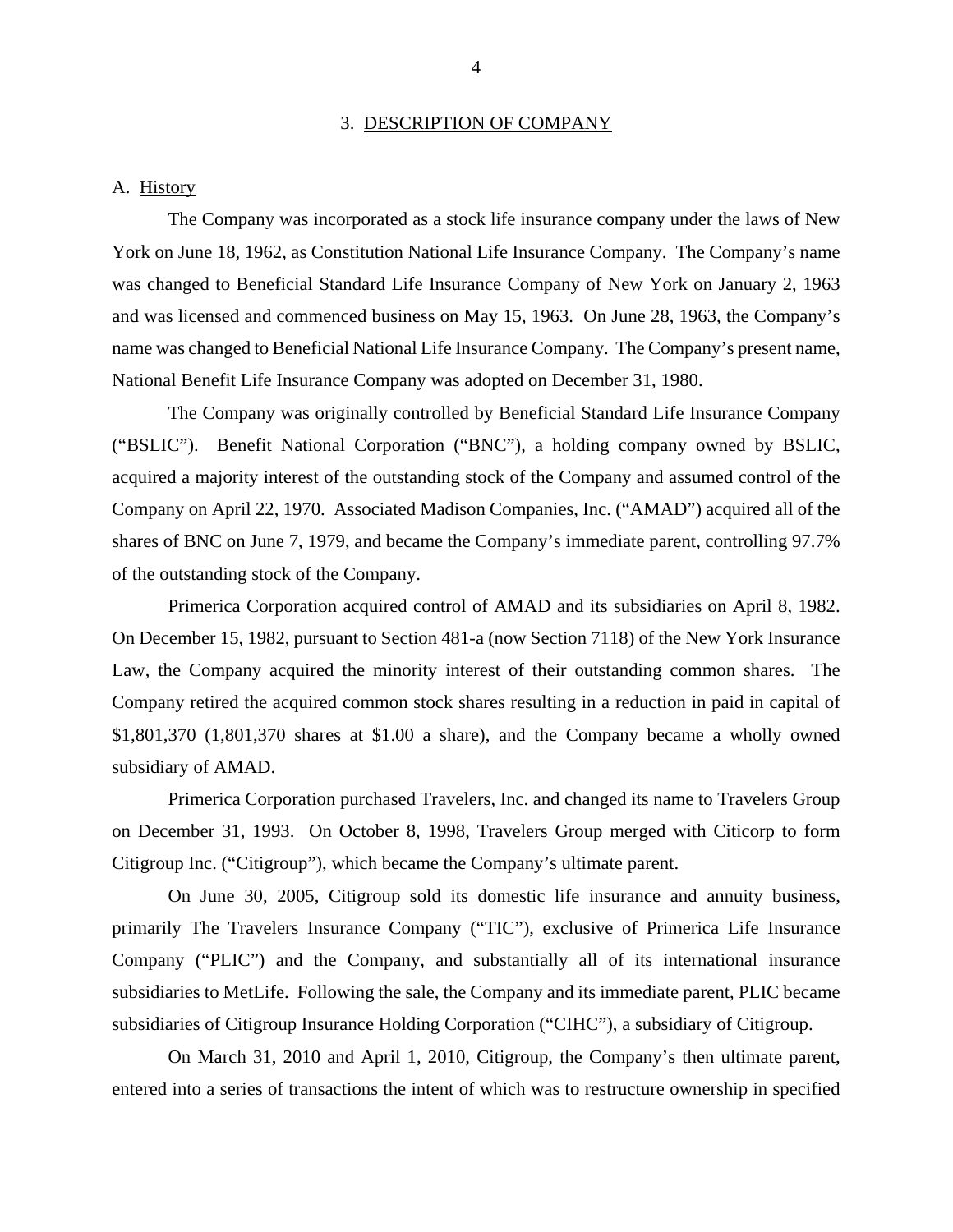<span id="page-7-0"></span>subsidiaries, including the Company. As part of the various restructuring transactions, an initial public offering ("IPO") of the stock in Primerica, Inc., a newly formed Delaware corporation and indirect subsidiary of Citigroup, was made. Ownership of the Company and certain other subsidiaries of Citigroup, were transferred to Primerica, Inc., which became the ultimate parent of the Company.

On April 15, 2010, in connection with the initial public offering of the stock of Primerica, Inc., and pursuant to a securities purchase agreement dated February 8, 2010, CIHC sold 22.40% of the common stock of Primerica, Inc. to Warburg Pincus Equity X, L.P. and Warburg Pincus X Partnership, L.P. (together, "Warburg Pincus"). At December 31, 2010, CIHC continues to own 39.58% of the common stock of Primerica, Inc. CIHIC and "Warburg Pincus" sold their common stock ownership interests during 2011 and 2013, respectively.

#### B. Territory and Plan of Operation

The Company is authorized to write life insurance, annuities and accident and health insurance as defined in paragraphs 1, 2 and 3 of Section  $1113(a)$  of the New York Insurance Law.

The Company is licensed to transact business in 50 states, the District of Columbia and the U.S. Virgin Islands*.* In 2014, 78.1% of direct life premiums, 19.9% of accident and health premiums, 100% of annuity considerations, and 98.7% of deposit type funds were received from the State of New York*.* Policies are written on a non-participating basis.

The following table shows the percentage of direct premiums received, by state, and by major lines of business for the year 2014:

| Life Insurance Premium |        | <b>Accident and Health</b><br><b>Insurance Premium</b> |        |
|------------------------|--------|--------------------------------------------------------|--------|
| New York               | 78.1%  | New York                                               | 19.9%  |
| New Jersey             | 2.4    | Texas                                                  | 8.6    |
| Florida                | 2.4    | California                                             | 8.5    |
| Pennsylvania           | 1.5    | New Jersey                                             | 5.1    |
| Texas                  | 1.3    | North Carolina                                         | 4.6    |
| Subtotal               | 85.7%  | Subtotal                                               | 46.6%  |
| All others             | 14.3   | All others                                             | 53.4   |
| Total                  | 100.0% | Total                                                  | 100.0% |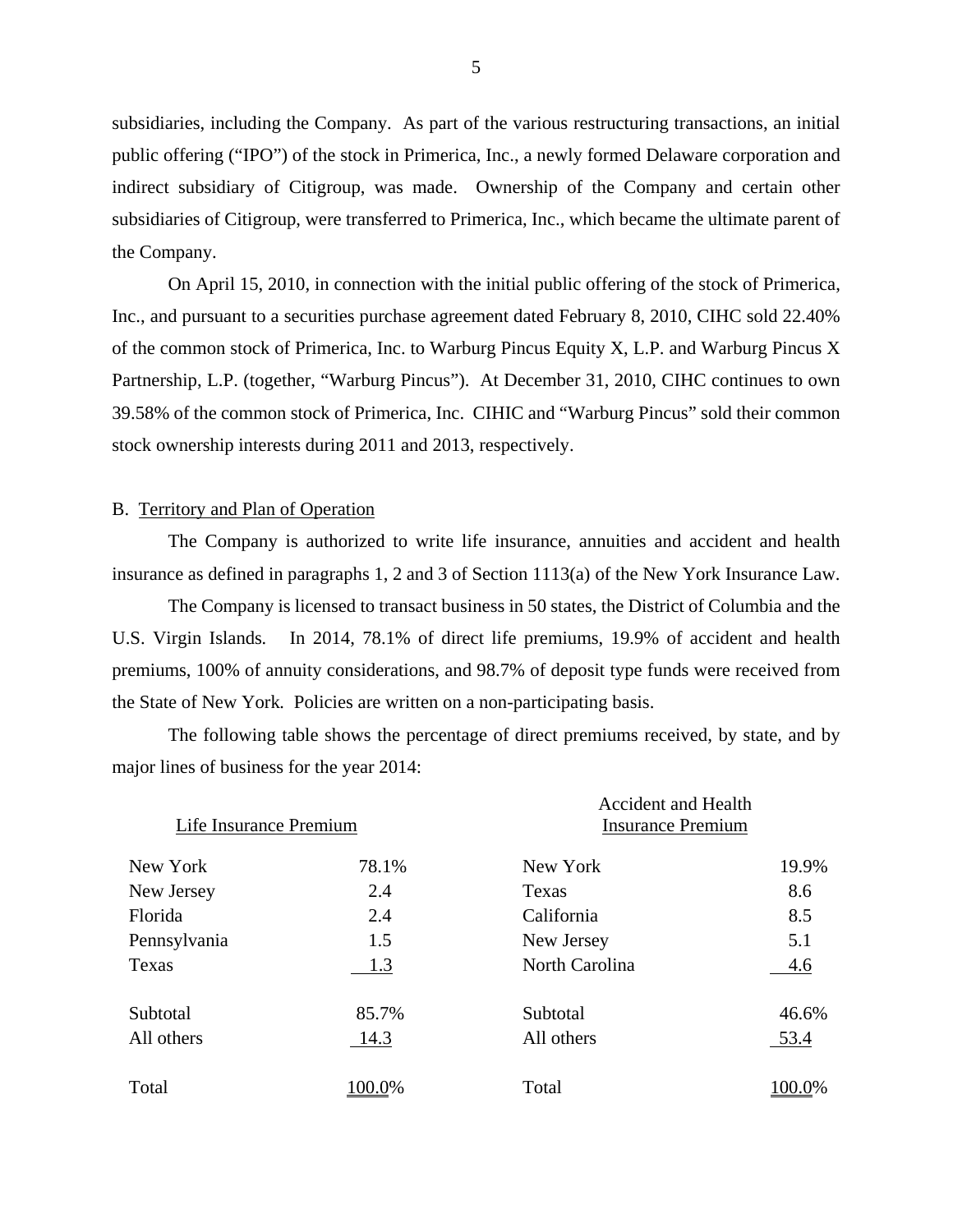The Company's agency operations are conducted on a general agency basis for its Student Life products and Term Life insurance products.

 As of March 31, 2014, the Company is only currently marketing its New Term Life product. The Company previously marketed its Student Life term product, group credit life and disability insurance, and group statutory short term disability benefits.

The New Term Life line accounts for approximately 100% of the Company's new business by premium written. The Company's New Term Life product is exclusively marketed by an affiliated agency, Primerica Financial Services of New York, Inc. ("PFSNY"), in New York only under a general agent agreement approved by the Department.

The Company previously marketed Student Life term product via direct mail. The Student Life product is a guaranteed premium term life policy with automatic conversion to permanent coverage at age 25, and optional early conversion at age 21. The automatic conversion policy is a whole life policy to age 95 in face amounts up to 2.5 times the face amount of the term policy at conversion. The Company discontinued marketing Student Life term product in January 2014.

Prior to July 2012, the Company marketed group credit life and credit disability coverage that is administered by its affiliate, American Health & Life Insurance Company, pursuant to an administrative services agreement filed with the Department. The Company's credit life and credit disability insurance products are purchased in conjunction with loan or other credit transactions made by the Company's affiliate, CitiFinancial Corporation. The Company's credit business was only issued in the State of New York. The Company discontinued writing group credit life and credit disability coverage as of July 2012.

Prior to March 31, 2014, the Company offered group statutory short-term Disability Benefits Law ("DBL") coverage through independent agents and brokers. This statutory coverage was written pursuant to Article 9 of the New York Workers Compensation Law. The Company also marketed a similar short-term disability product in New Jersey. On March 31, 2014, the Company discontinued marketing its DBL coverage in New York and New Jersey. Further, the DBL book of business has been assumed as of March 31, 2014, by Wesco Insurance Company pursuant to an assumption reinsurance agreement approved by the New York Department of Financial Services and the New Jersey Department of Insurance.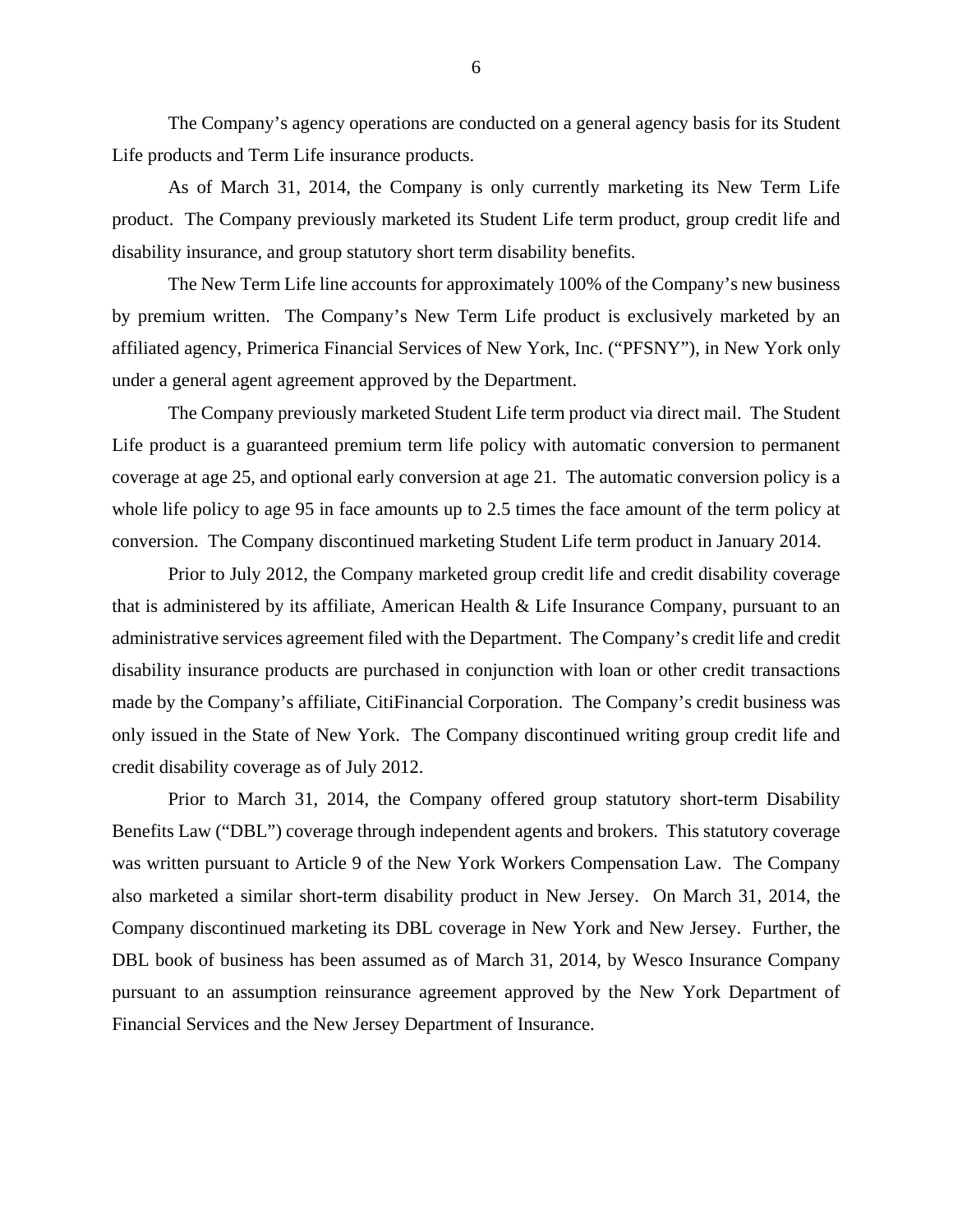#### 4. MARKET CONDUCT ACTIVITIES

<span id="page-9-0"></span>The examiner reviewed various elements of the Company's market conduct activities affecting policyholders, claimants, and beneficiaries to determine compliance with applicable statutes and regulations and the operating rules of the Company.

#### A. Advertising and Sales Activities

The examiner reviewed a sample of the Company's advertising files and the sales activities of the agency force including trade practices, solicitation and the replacement of insurance policies.

Insurance Regulation No. 60, 11 NYCRR Section 51.6(b) states, in part:

"Where a replacement has occurred or is likely to occur, the insurer replacing the life insurance policy or annuity contract shall: . . .

(9) In the event the life insurance policy or annuity contract issued differs from the life insurance policy or annuity contract applied for, ensure that the requirements of this Part are met with respect to the information relating to the life insurance policy or annuity contract as issued, including but not limited to the revised "Disclosure Statement," any revised or additional sales material used and acknowledgement by the applicant of receipt of such revised material."

The examiner reviewed a sample of 60 life replacement transactions (external) that were processed by the Company during the exam period. The examiner noted that 29 of the 60 replacement transactions involved policies that were issued other than as applied for.

In 3 out of 29 (10.3%) policies that were issued other than as applied for, the Company failed to provide a revised Disclosure Statement to the applicant when the policy was issued.

The Company violated Insurance Regulation No. 60, 11 NYCRR Section 51.6(b)(9) by failing to prepare a revised disclosure statement in certain circumstances, when the policy was issued in a manner that differs from the life insurance applied for.

#### B. Underwriting and Policy Forms

The examiner reviewed a sample of new underwriting files, both issued and declined, and the applicable policy forms.

Based upon the sample reviewed, no significant findings were noted.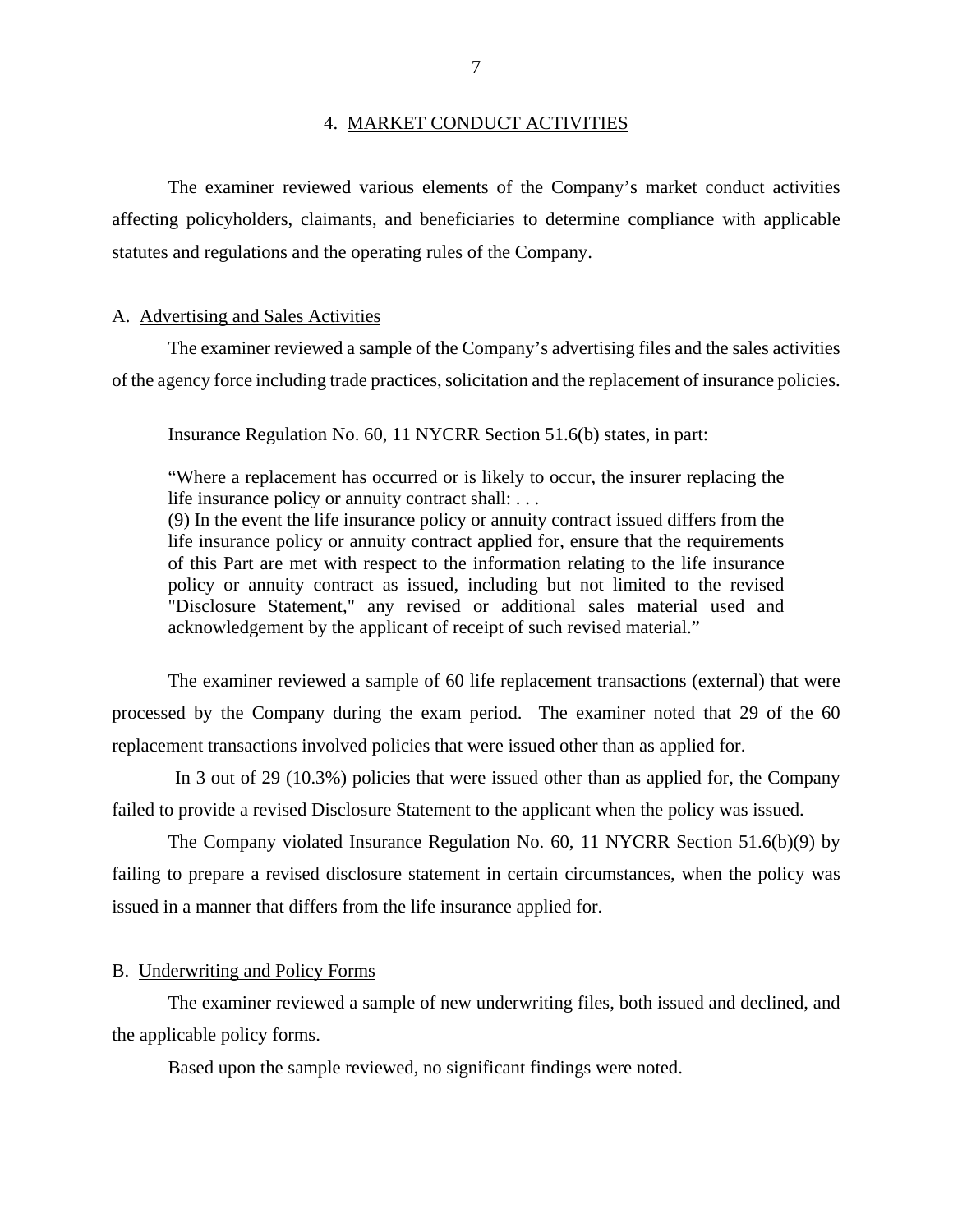#### <span id="page-10-0"></span>C. Treatment of Policyholders

The examiner reviewed a sample of various types of claims, surrenders, changes and lapses. The examiner also reviewed the various controls involved, checked the accuracy of the computations and traced the accounting data to the books of account.

Insurance Regulation No. 95, 11 NYCRR Section 86.4(d) states:

"Location of warning statements and type size.

The warning statements required by subdivisions (a), (b) and (e) of this section shall be placed immediately above the space provided for the signature of the person executing the application or claim form and shall be printed in type which will produce a warning statement of conspicuous size. On claim forms which require execution by a person other than the claimant, or in addition to the claimant, the warning statements required by subdivisions (a), (b) and (e) of this section shall be placed at the top of the first page of the claim form or in the page containing instructions, either in print, by stamp or by attachment and shall be in type size which will produce a warning statement of conspicuous size."

The examiner's review of claims revealed that in 56 out of 178 (31.5%) claims reviewed, the Company used claim forms that included a listing of fraud warning statements that are required by several states, including New York. The New York fraud warning statement meets the requirement of Insurance Regulation 95, 11 NYCRR Section 86.4(a); however, the fraud warning statement is not located above the signature of the person executing the claim as required by Insurance Regulation No. 95, 11 NYCRR Section 86.4(d).

Prior to June 2014, the Company used a consolidated multi-state claim form that did not contain the required New York fraud warning statement in the section immediately above the signature section of the claim form. In June 2014, the Company changed its claim form back to a New York form with the New York fraud warning statement appearing above the signature section of the claim form. The life insurance claim form is denoted as form number "DCL10 06/14 NY."

The Company violated Insurance Regulation No. 95, 11 NYCRR Section 86.4(d) by failing to place the required fraud warning statement immediately above the space provided for the signature of the person executing the claim.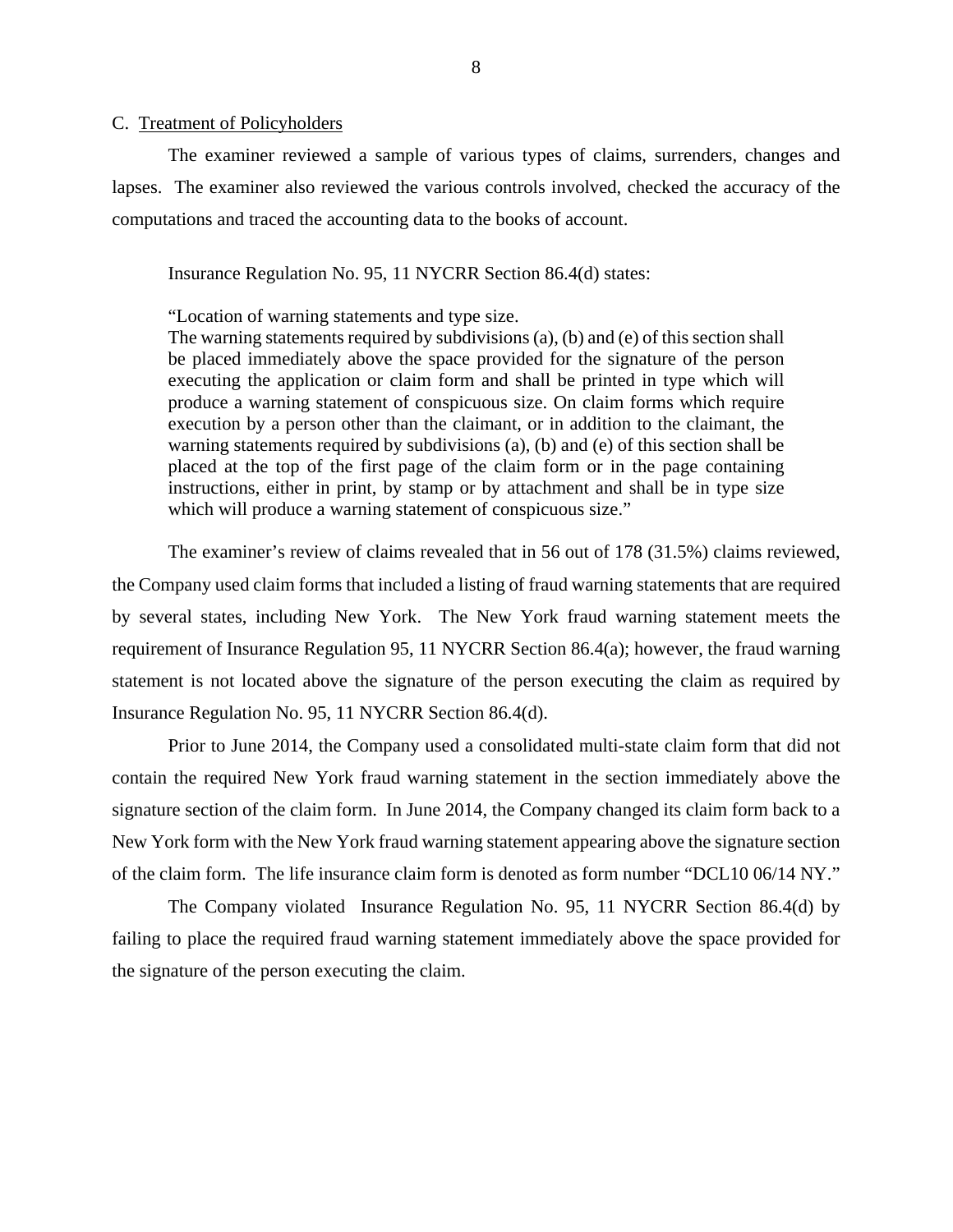Insurance Regulation No. 64, 11 NYCRR Section 216.6(c) states, in part:

"Within 15 business days after receipt by the insurer of a properly executed proof of loss and receipt of all items, statements and forms which the insurer requested from the claimant, the claimant, or the claimant's authorized representative, shall be advised in writing of the acceptance or rejection of the claim by the insurer . . . If the insurer needs more time to determine whether the claim should be accepted or rejected, it shall so notify the claimant, or the claimant's authorized representative, within 15 business days after receipt of such proof of loss, or requested information. Such notification shall include the reasons additional time is needed for investigation . . . "

 or rejection of the claim. For group life insurance claims, the Company took an average of 38 The examiner reviewed a sample of 64 paid individual life and group life claims (40 individual life and 24 group life) that were processed during the examination period. In nine out of 64 (14.1%) paid individual life and group life claims reviewed (four out of 40 individual life paid claims and five out of 24 group life paid claims), the Company failed to advise the claimant in writing of the acceptance or rejection of the claim within 15 business days of receipt of a properly executed proof of loss or notify the claimant in writing that the Company needs more time to determine whether the claim should be accepted or rejected within 15 business days after receipt of the proof of loss, or requested information. For individual life insurance claims, the Company took an average of 28 business days to advise the claimant in writing of the acceptance business days to advise the claimant in writing of the acceptance or rejection of the claim.

The Company violated Regulation No. 64, 11 NYCRR Section 216.6(c) by failing to advise the claimant in writing of the acceptance or rejection of a claim within 15 business days of a properly executed proof of loss or notify the claimant in writing that the Company needs more time to determine whether the claim should be accepted or rejected within 15 business days after receipt of the proof of loss, or requested information.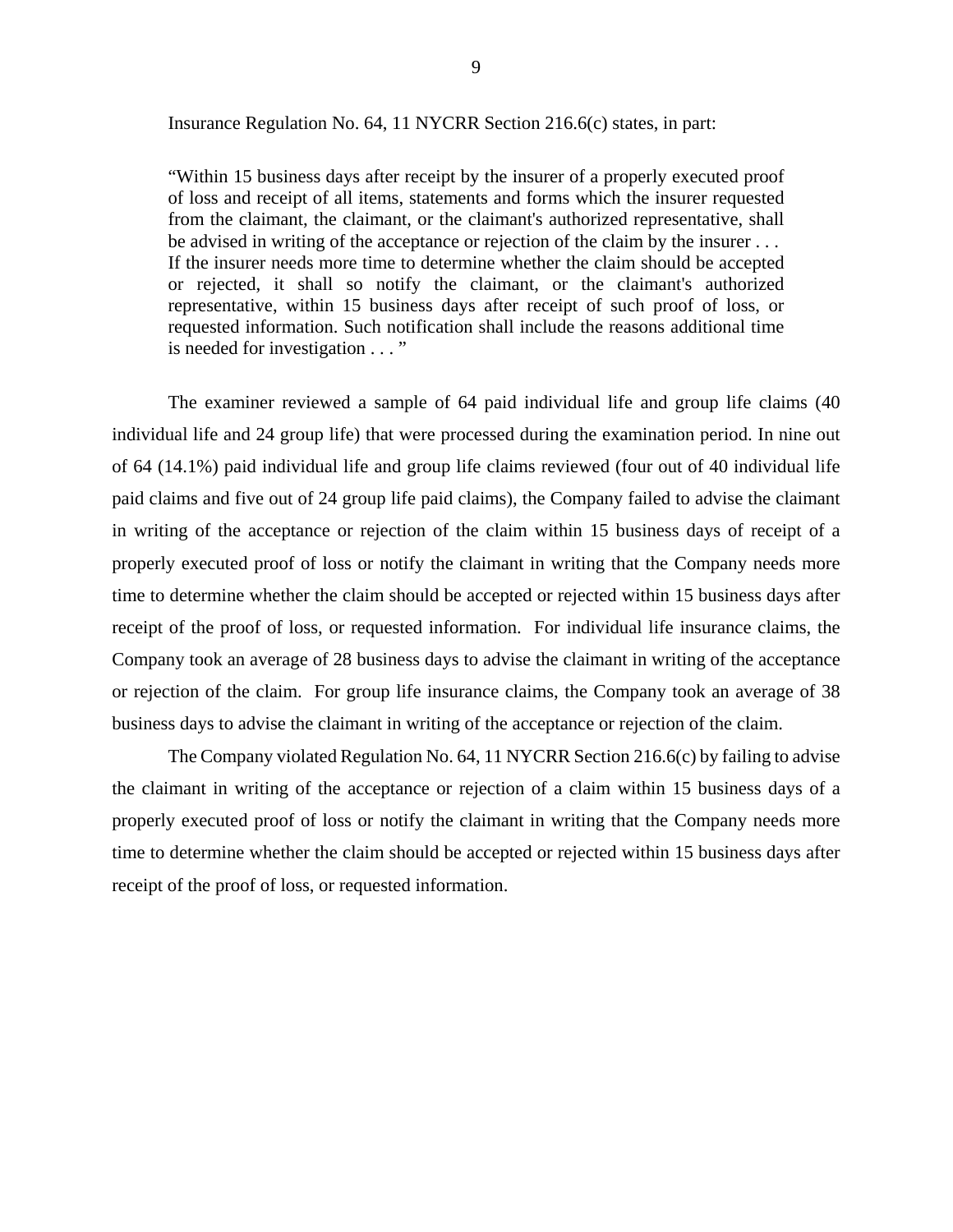#### 5. STATUTORY COMPLIANCE

<span id="page-12-0"></span>Insurance Regulation No. 74, 11 NYCRR Section 53-3.7 states, in part:

". . . (d) The illustration actuary shall file a certification with the board and with the Superintendent annually for all policy forms for which illustrations are used and before a new policy form is illustrated . . .

(f) A responsible officer of the insurer, other than the illustration actuary, shall certify annually:

(1) that the illustration formats meet the requirements of this Subpart and that the scales used in insurer authorized illustrations are those scales certified by the illustration actuary; and

(2) that the company has provided its agents or brokers with information about the expense allocation method used by the company in its illustrations and disclosed as required in paragraph  $(c)(6)$  of this section. . . .

(g) The annual certifications shall be provided to the Superintendent each year by a date determined by the insurer. . . ."

In response to an examination request the Company was unable to produce copies of the annual illustration certifications completed by a responsible officer of the Company other than the illustration actuary, for all years during the examination period. Moreover, the Company failed to provide the Superintendent the annual certification completed by a responsible officer of the insurer, other than the illustration actuary, for each year during the examination period. The Company subsequently filed with the Department the annual certifications completed for all years during the examination period in September 2015.

The Company violated Insurance Regulation No. 74, 11 NYCRR Section 53-3.7(f) by failing to have a responsible officer, other than the illustration actuary, certify annually that the illustration formats meet the requirements of Insurance Regulation No. 74 and that the scales used in insurer authorized illustrations are those scales certified by the illustration actuary; and that the Company has provided its agents or brokers with information about the expense allocation method used by the Company in its illustrations and disclosure as required by Regulation No. 74.

The Company violated Insurance Regulation No. 74, 11 NYCRR Section 53-3.7(g) by failing to provide the Superintendent the annual certification completed by a responsible officer of the insurer, other than the illustration actuary.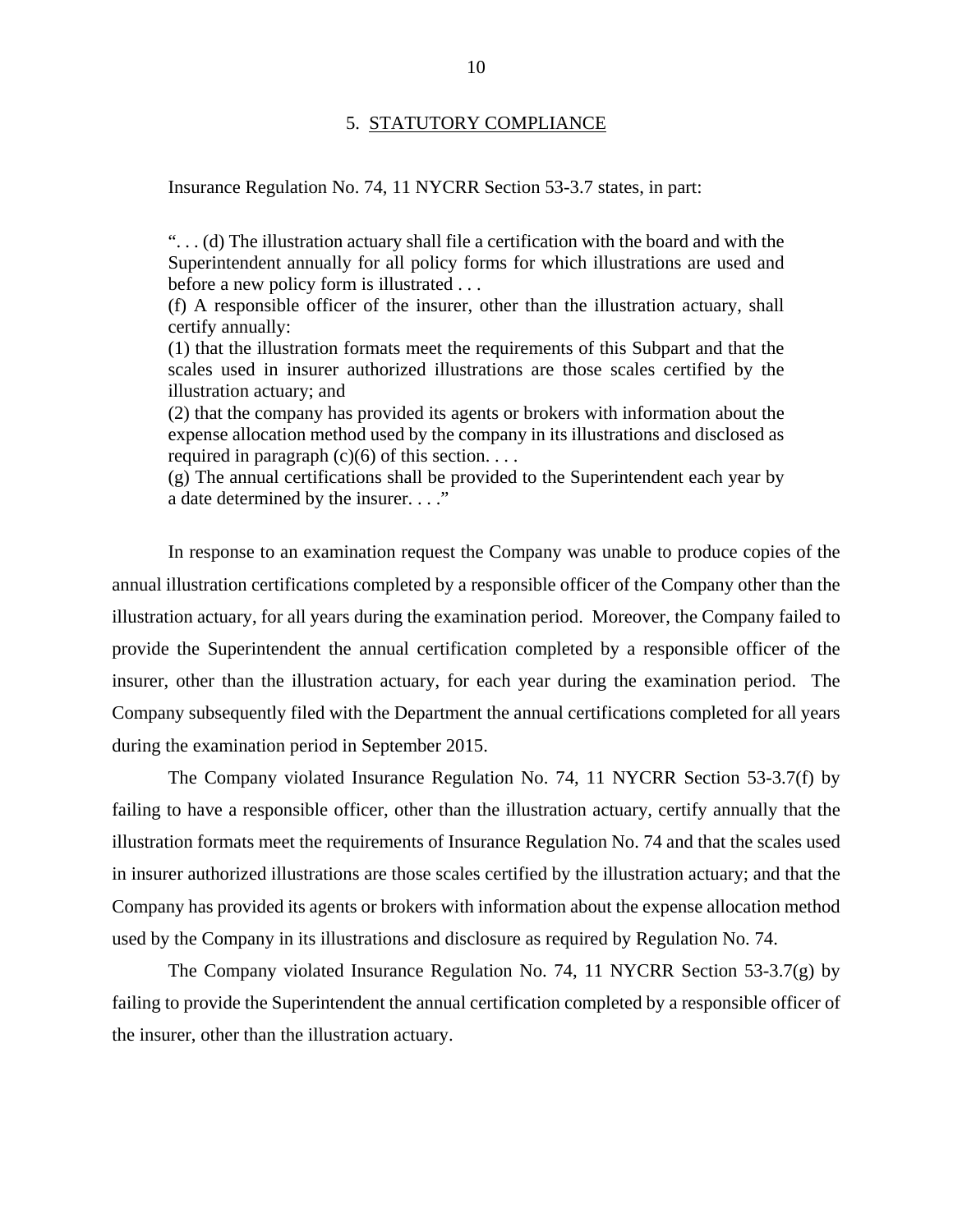#### 6. AGENT COMPENSATION

#### <span id="page-13-0"></span>Section  $4228(f)(1)(A)$  of the New York Insurance Law states, in part:

"A company shall make annual information filings with respect to any newlyintroduced plans or changes under which the company makes payments to agents if such plans are commission plans for which the commission percentages are, in all policy or contract years, no greater than the commission percentages set forth in paragraphs one, two, three and four of subsection (d) of this section, expense allowance plans other than those meeting the definition of a compensation arrangement, plans subject to the provisions of paragraph one of subsection (e) of this section under which compensation is not in excess of two percent of the fund annually in any of the first four policy or contract years, or plans subject to the provisions of paragraph four of subsection (e) of this section. . . . "

A review of the Company's compensation payments made during the examination period revealed that the agent compensation paid on the Children's Term Insurance Rider Form NBF13CR0, beginning with the May 21, 2013 date when the form was approved by the Department, was not included in the Company's 2013 Section 4228(f)(1)(A) filing that was due on February 28, 2014.

The Company violated Section  $4228(f)(1)(A)$  of the New York Insurance Law by paying agent compensation during the examination period according to schedules of agent compensation that were filed with and approved by the Department following the initial use of the schedules.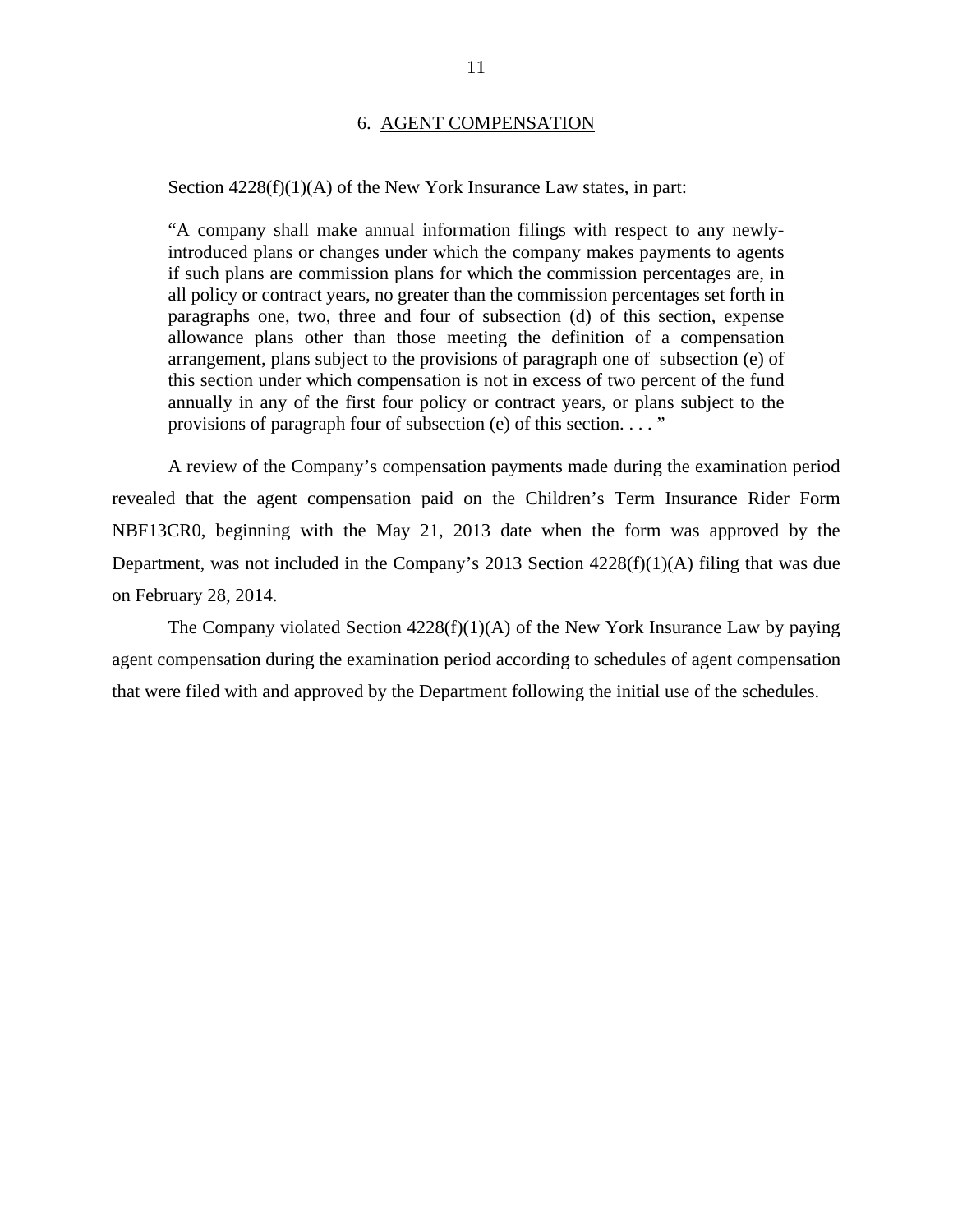## 7. SUMMARY AND CONCLUSIONS

Following are the violations contained in this report:

| <b>Item</b>   | Description                                                                                                                                                                                                                                                                                                                                                                                                                                                                                                                                                                                                      | Page $No(s)$ . |
|---------------|------------------------------------------------------------------------------------------------------------------------------------------------------------------------------------------------------------------------------------------------------------------------------------------------------------------------------------------------------------------------------------------------------------------------------------------------------------------------------------------------------------------------------------------------------------------------------------------------------------------|----------------|
| A             | The Company violated Insurance Regulation No. 60, 11 NYCRR Section<br>$51.6(b)(9)$ by failing to prepare a revised disclosure statement in certain<br>circumstances, when the policy was issued in a manner that differs from<br>the life insurance applied for.                                                                                                                                                                                                                                                                                                                                                 | 7              |
| B             | The Company violated Insurance Regulation No. 95, 11 NYCRR Section<br>86.4(d) by failing to place the required fraud warning statement<br>immediately above the space provided for the signature of the person<br>executing the claim.                                                                                                                                                                                                                                                                                                                                                                           | 8              |
| $\mathcal{C}$ | The Company violated Insurance Regulation No. 64, 11 NYCRR Section<br>$216.6(c)$ by failing to advise the claimant in writing of the acceptance or<br>rejection of a claim within 15 business days of a properly executed proof<br>of loss or notify the claimant in writing that the Company needs more<br>time to determine whether the claim should be accepted or rejected within<br>15 business days after receipt of the proof of loss, or requested<br>information.                                                                                                                                       | 9              |
| D             | The Company violated Insurance Regulation No. 74, 11 NYCRR Section<br>53-3.7(f) by failing to have a responsible officer, other than the<br>illustration actuary, certify annually that the illustration formats meet the<br>requirements of Insurance Regulation No. 74 and that the scales used in<br>insurer authorized illustrations are those scales certified by the illustration<br>actuary; and that the Company has provided its agents or brokers with<br>information about the expense allocation method used by the Company<br>in its illustrations and disclosure as required by Regulation No. 74. | 10             |
| E             | The Company violated Insurance Regulation No. 74, 11 NYCRR Section<br>$53-3.7(g)$ by failing to provide the Superintendent the annual certification<br>completed by a responsible officer of the insurer, other than the<br>illustration actuary.                                                                                                                                                                                                                                                                                                                                                                | 10             |
| $\mathbf{F}$  | The Company violated Section $4228(f)(1)(A)$ of the New York Insurance<br>Law by paying agent compensation during the examination period<br>according to schedules of agent compensation that were filed with and<br>approved by the Department following the initial use of the schedules.                                                                                                                                                                                                                                                                                                                      | 11             |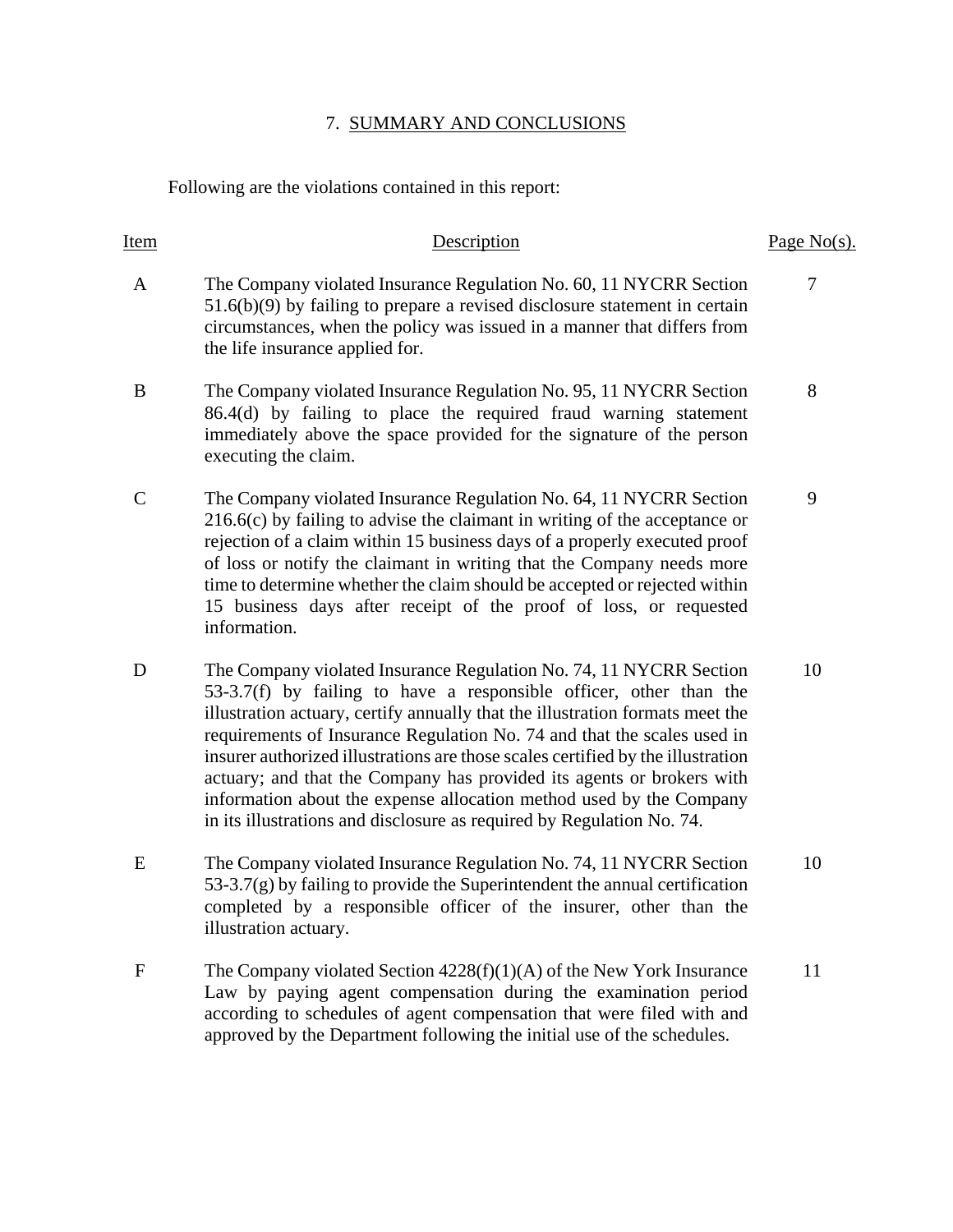Respectfully submitted,

 $\sqrt{s/2}$  $\sqrt{s}$ 

 Pablo Ramos Senior Insurance Examiner

## STATE OF NEW YORK ) )SS: COUNTY OF NEW YORK )

PABLO RAMOS, being duly sworn, deposes and says that the foregoing report, subscribed by him, is true to the best of his knowledge and belief.

 $\sqrt{s}$  $\sqrt{s}$ /s/

Pablo Ramos

Subscribed and sworn to before me

this day of